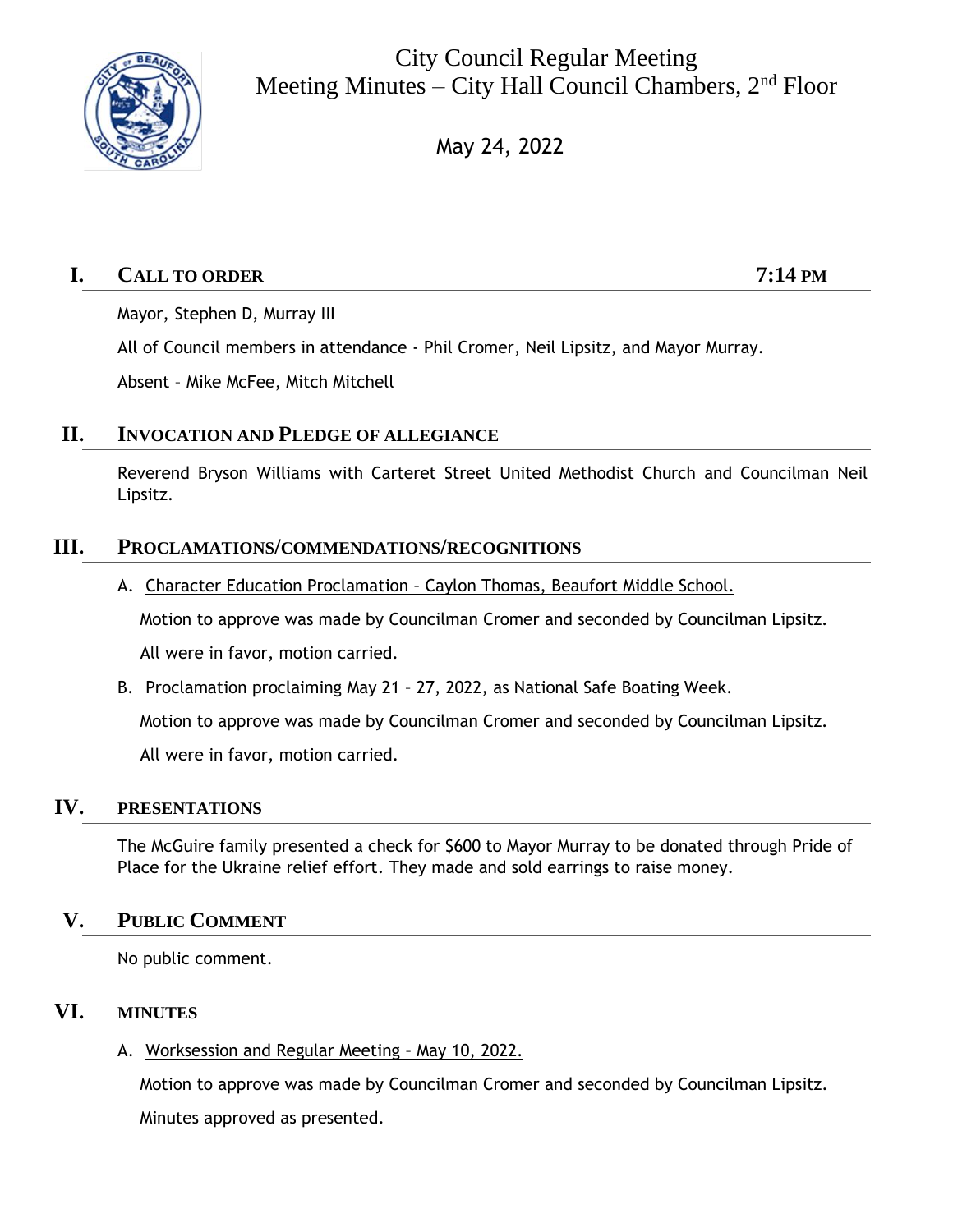## **VII. OLD BUSINESS**

A. Ordinance amending Part 3, Chapter 2, Section 3-2002, of the City Code of Ordinances concerning fees for docking on the seawall at the Henry C. Chambers Waterfront Park – 2nd reading.

Motion to approve was made by Councilman Cromer and seconded by Councilman Lipsitz.

All were in favor, motion carried.

B. Ordinance providing for the transfer of authority for conducting City of Beaufort Municipal elections to the Board of Elections and Voter Registration of Beaufort County – 2nd reading.

Motion to approve was made by Councilman Lipsitz and seconded by Councilman Cromer.

All were in favor, motion carried.

C. Ordinance repealing Part 7, Chapter 1, Section 7-1010(5) of the Beaufort Code of Ordinances, and enacting in its stead, Part 8, Chapter 1, Section 8-1009, pertaining to passing of items to or from the occupant of a motor vehicle on the roadway – 2nd reading.

Motion to approve was made by Councilman Cromer and seconded by Councilman Lipsitz.

All were in favor, motion carried.

### **VIII. NEW BUSINESS**

A. Request from USCB to close a portion of Carteret Street on June 8, 2022, from 7:00 am till 11:00 am, for the delivery of a printing press at 602 Carteret Street.

Motion to approve was made by Councilman Cromer and seconded by Councilman Lipsitz.

Linda Roper, Downtown Operations and Community Services Director, stated that USCB is having a printing press delivered. This is a very heavy piece of equipment that will involve having to block off the south bound lane of Carteret Street to allow a forklift to offload the press from the trailer. It is anticipated that the lane will need to be blocked sometime between 7:00 am until 11:00 am. During this time, they expect to reroute the traffic around the block.

Councilman Lipsitz is concerned about the timing of the request since this is during peak morning traffic.

All were in favor, motion carried.

B. Authorization to allow the City Manager to enter into a Lease Agreement with Beaufort-Jasper Higher Education Commission for the Bridges Building, 1100 Boundary Street.

Motion to approve was made by Councilman Lipsitz and seconded by Councilman Cromer.

Bill Prokop, City Manager, reported that the lease is between the City of Beaufort and Beaufort-Jasper Higher Education Commission for the Bridges Building located at 1100 Boundary Street. This lease will start on July 1, 2022, for 5 years, with an option to purchase.

All were in favor, motion carried.

C. Ordinance approving and authorizing the negotiation and execution by the City Manager of Intergovernmental Agreements with Beaufort County for the imposition and collection of Impact Fees for Parks and Recreation, Transportation and Library Services – 1st reading.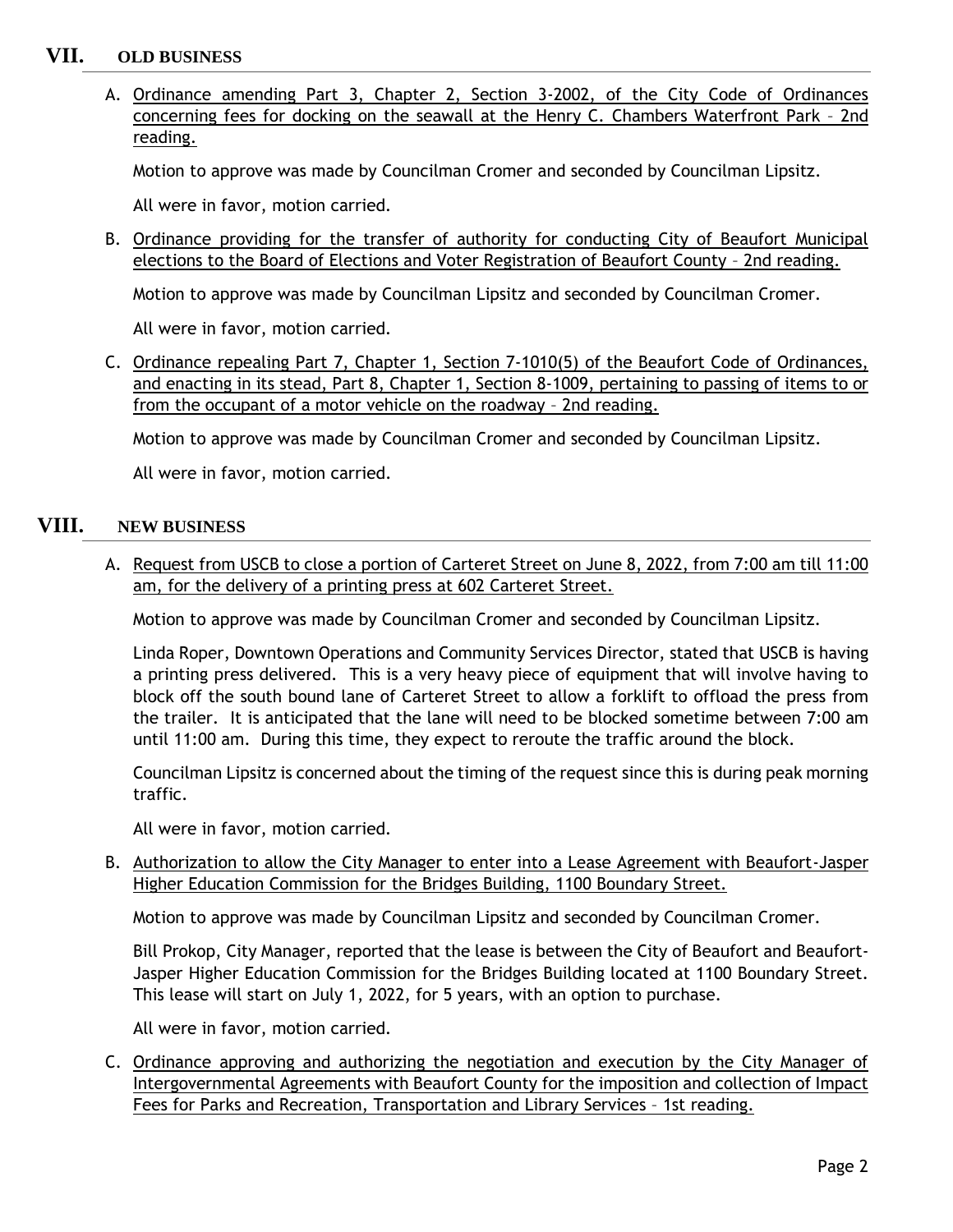Motion to approve was made by Councilman Cromer and seconded by Councilman Lipsitz.

Bill Prokop, City Manager, stated that discussions on Impact Fees have been taking place between Beaufort County and other local municipalities since July 2020. There have been several meetings to discuss concerns. Along with the Town of Port Royal's legal counsel, a draft Intergovernmental Agreement has been created. This agreement is for Parks and Recreation Fees. The same template will be used for the Transportation and Library Fees. We are already collecting a Fire Impact Fee. We will not be participating in an EMS Impact Fee.

Reece Bertholf, Deputy City Manager, then went over the Beaufort County Fee proposals. Regarding the Library Fees, they will range between \$225 to \$610. The size of the home determines the fee collected. Parks and Recreation Fees are between \$486 and \$1,319 depending on the size of the home. Mr. Bertholf stated that the Transportation Impact Fee Capital Improvement Plan is a Plan Based approach. Projects are determined by a priority level. This will determine the Impact Fees collected. He stated that the Library and Parks and Recreation Impact Fees will only be charged to residential development. Transportation and Fire Impact Fees will be charged to residential and commercial development.

Mr. Prokop stated that this is only being collected on new construction. This is not a tax collected on property tax bills.

All were in favor, motion carried.

## **IX. REPORTS**

#### **City Manager's Report**

Gullah Festival will start Friday, May 27, 2022, and run through Sunday, May 29, 2022, at the Henry C. Chambers Park.

We will have a high school intern this summer that will be working in the Public Works Department. He will be joining us from Battery Creek High School.

A quilt has been made using the Ukraine colors and they will be selling raffle tickets. The quilt will be displayed at City Hall and at the Beaufort Digital Corridor in the next few weeks. 100 percent of the funds will be donated to the Pride of Place for Ukraine.

There will be a Public Hearing on June 14, 2022, along with First Reading for the FY 2023 Budget. Second Reading will take place on June 21, 2022.

Sent well wishes to former Mayor Billy Keyserling who was in a boating accident over the weekend. He thanked Lexie Benton, Ashley Higgins, Mickey Covington, Chris Jarrell, and Tara and Philip Hodges for their assistance in the life saving efforts. Fire Department and EMS staff were also acknowledged.

#### **Mayor's Report**

Sent well wishes to former Mayor Billy Keyserling for a speedy recovery. Appreciates all that the Good Samaritans did, along with Emergency Services and Beaufort Memorial Hospital.

Beaufort Children's Theater through the USCB Center for the Performing Arts put on a production of Annie. Appreciates the opportunity given to young minds to develop in the arts and theater.

Is looking forward to attending the Beaufort Regional Chamber of Commerce Legislative Reception.

Memorial Day Parade will take place on Monday, May 30, 2022. Parade begins at 10:00 am.